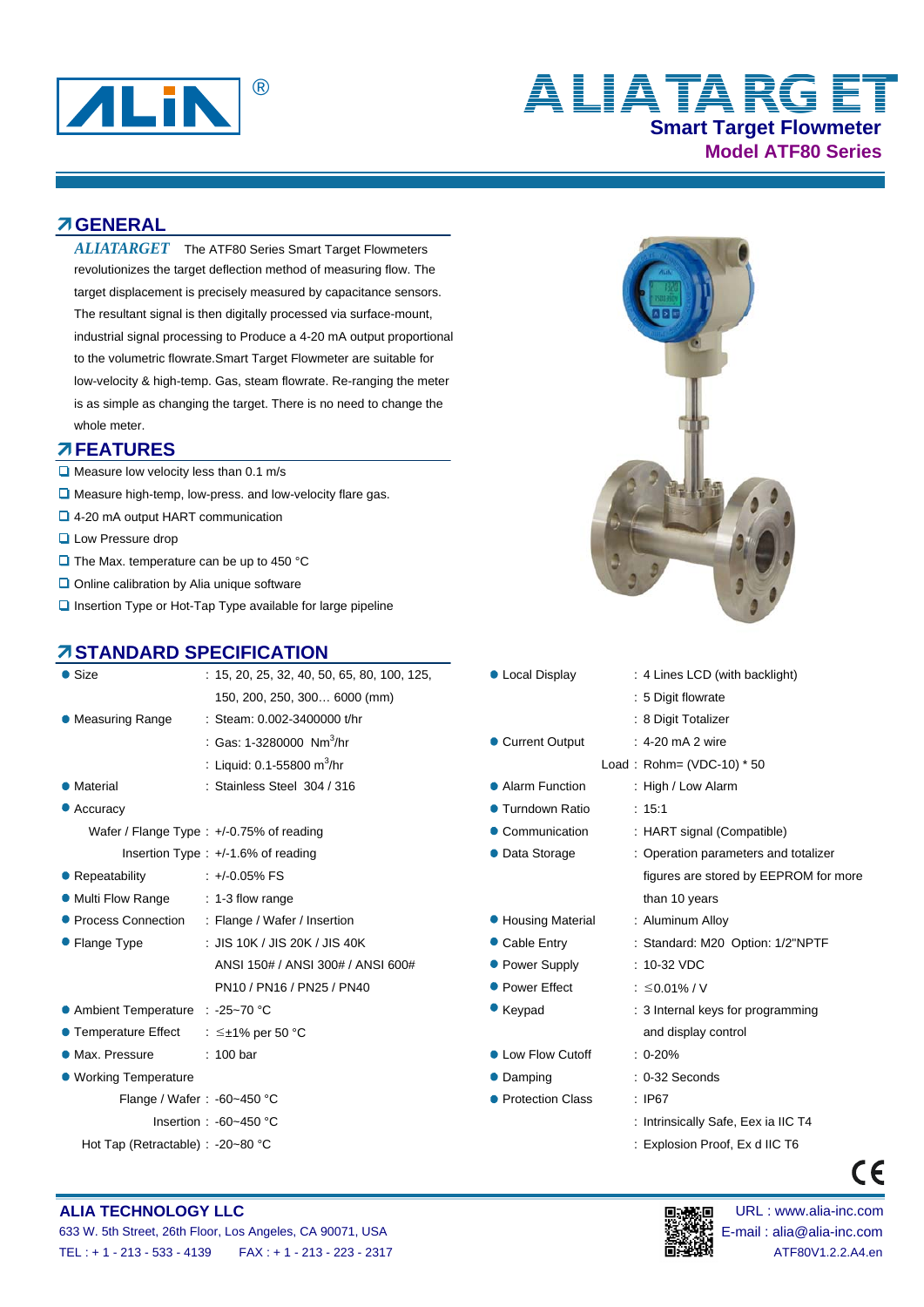# **FLOW RANGE**

|     |                    |           |            |           |         |                   |                  |      |            |      |            |    | Unit: $Am3/hr$ |  |  |
|-----|--------------------|-----------|------------|-----------|---------|-------------------|------------------|------|------------|------|------------|----|----------------|--|--|
|     | <b>Normal Size</b> |           |            |           |         | <b>Flow Range</b> |                  |      |            |      |            |    |                |  |  |
|     |                    |           |            | Water     |         |                   |                  | Air  |            |      |            |    |                |  |  |
| mm  | Inch               |           | Min. Range |           |         | Max. Range        |                  |      | Min. Range |      | Max. Range |    |                |  |  |
|     |                    | $0.1$ m/s | to         | $1.5$ m/s | 1 $m/s$ | to                | $15 \text{ m/s}$ |      |            |      |            |    |                |  |  |
| 15  | 1/2"               | 0.06      | to         | 0.95      | 0.64    | to                | 9.5              | 1.53 | to         | 23.0 | 3.4        | to | 50.9           |  |  |
| 20  | 3/4"               | 0.11      | to         | 1.7       | 1.1     | to                | 17.0             | 1.40 | to         | 21.0 | 6.0        | to | 90.5           |  |  |
| 25  | 1"                 | 0.18      | to         | 2.7       | 1.8     | to                | 26.5             | 1.33 | to         | 20.0 | 9.4        | to | 141            |  |  |
| 32  | $1 - 1/4"$         | 0.29      | to         | 4.3       | 2.9     | to                | 43.4             | 1.27 | to         | 19.0 | 15.3       | to | 232            |  |  |
| 40  | $1 - 1/2"$         | 0.45      | to         | 6.8       | 4.5     | to                | 67.9             | 1.23 | to         | 18.5 | 24.0       | to | 362            |  |  |
| 50  | 2"                 | 0.71      | to         | 10.6      | 7.1     | to                | 106              | 1.20 | to         | 18.0 | 37.5       | to | 565            |  |  |
| 65  | $2 - 1/2"$         | 1.2       | to         | 17.9      | 11.9    | to                | 179              | 1.2  | to         | 17.6 | 63.3       | to | 956            |  |  |
| 80  | 3"                 | 1.8       | to         | 27.1      | 18.1    | to                | 271              | 1.8  | to         | 27.1 | 95.9       | to | 1448           |  |  |
| 100 | 4"                 | 2.8       | to         | 42.4      | 28.3    | to                | 424              | 2.8  | to         | 42.4 | 150        | to | 2262           |  |  |
| 125 | 5"                 | 4.4       | to         | 66.3      | 44.2    | to                | 663              | 4.4  | to         | 66.3 | 234        | to | 3534           |  |  |
| 150 | 6"                 | 6.4       | to         | 95.4      | 63.6    | to                | 954              | 6.4  | to         | 95.4 | 337        | to | 5089           |  |  |
| 200 | 8"                 | 11        | to         | 170       | 113     | to                | 1696             | 11   | to         | 170  | 599        | to | 9048           |  |  |
| 250 | 10"                | 18        | to         | 265       | 177     | to                | 2651             | 18   | to         | 265  | 937        | to | 14137          |  |  |
| 300 | 12"                | 25        | to         | 382       | 254     | to                | 3817             | 25   | to         | 382  | 1349       | to | 20357          |  |  |
| 350 | 14"                | 35        | to         | 520       | 346     | to                | 5195             | 35   | to         | 520  | 1836       | to | 27708          |  |  |
| 400 | 16"                | 45        | to         | 679       | 452     | to                | 6786             | 45   | to         | 679  | 2398       | to | 36190          |  |  |
| 450 | 18"                | 57        | to         | 859       | 573     | to                | 8588             | 57   | to         | 859  | 3034       | to | 45803          |  |  |
| 500 | 20"                | 71        | to         | 1060      | 707     | to                | 10603            | 71   | to         | 1060 | 3746       | to | 56547          |  |  |

Unit : kg/hr

|     | <b>Normal Size</b> | <b>Saturated Steam</b> |    |      |            |    |        |        |            |      |            |    |        |  |  |  |
|-----|--------------------|------------------------|----|------|------------|----|--------|--------|------------|------|------------|----|--------|--|--|--|
| mm  | Inch               |                        |    |      | 3 barG     |    |        | 7 barG |            |      |            |    |        |  |  |  |
|     |                    | Min. Range             |    |      | Max. Range |    |        |        | Min. Range |      | Max. Range |    |        |  |  |  |
| 15  | 1/2"               | 5.3                    | to | 80.0 | 7.3        | to | 110    | 7.3    | to         | 110  | 14.1       | to | 212    |  |  |  |
| 20  | 3/4"               | 4.7                    | to | 71.0 | 13         | to | 196    | 6.5    | to         | 97   | 25.0       | to | 377    |  |  |  |
| 25  | 1"                 | 4.5                    | to | 67.0 | 20         | to | 307    | 6.1    | to         | 92   | 39.1       | to | 590    |  |  |  |
| 32  | $1 - 1/4"$         | 4.3                    | to | 65.0 | 33         | to | 503    | 5.8    | to         | 87   | 64.0       | to | 966    |  |  |  |
| 40  | $1 - 1/2"$         | 4.2                    | to | 63.0 | 52         | to | 785    | 5.7    | to         | 85   | 100        | to | 1509   |  |  |  |
| 50  | 2"                 | 4.1                    | to | 61.0 | 81         | to | 1227   | 5.5    | to         | 83   | 156        | to | 2358   |  |  |  |
| 65  | $2 - 1/2"$         | 4.0                    | to | 60.0 | 137        | to | 2074   | 5.5    | to         | 82   | 264        | to | 3985   |  |  |  |
| 80  | 3"                 | 3.9                    | to | 58.9 | 208        | to | 3141   | 7.5    | to         | 113  | 400        | to | 6037   |  |  |  |
| 100 | 4"                 | 6.1                    | to | 92.0 | 325        | to | 4908   | 11.8   | to         | 177  | 625        | to | 9432   |  |  |  |
| 125 | 5"                 | 9.6                    | to | 144  | 508        | to | 7669   | 18.4   | to         | 276  | 976        | to | 14738  |  |  |  |
| 150 | 6"                 | 13.8                   | to | 207  | 732        | to | 11044  | 26.5   | to         | 398  | 1406       | to | 21222  |  |  |  |
| 200 | 8"                 | 24.5                   | to | 368  | 1301       | to | 19633  | 47.2   | to         | 707  | 2500       | to | 37728  |  |  |  |
| 250 | 10"                | 38.3                   | to | 575  | 2032       | to | 30677  | 73.7   | to         | 1105 | 3905       | to | 58951  |  |  |  |
| 300 | 12"                | 55.2                   | to | 828  | 2927       | to | 44175  | 106    | to         | 1592 | 5624       | to | 84889  |  |  |  |
| 350 | 14"                | 75.2                   | to | 1127 | 3983       | to | 60127  | 144    | to         | 2166 | 7655       | to | 115543 |  |  |  |
| 400 | 16"                | 98.2                   | to | 1472 | 5203       | to | 78533  | 189    | to         | 2830 | 9998       | to | 150914 |  |  |  |
| 450 | 18"                | 124                    | to | 1864 | 6585       | to | 99394  | 239    | to         | 3581 | 12654      | to | 191000 |  |  |  |
| 500 | 20"                | 153                    | to | 2301 | 8129       | to | 122708 | 295    | to         | 4421 | 15622      | to | 235803 |  |  |  |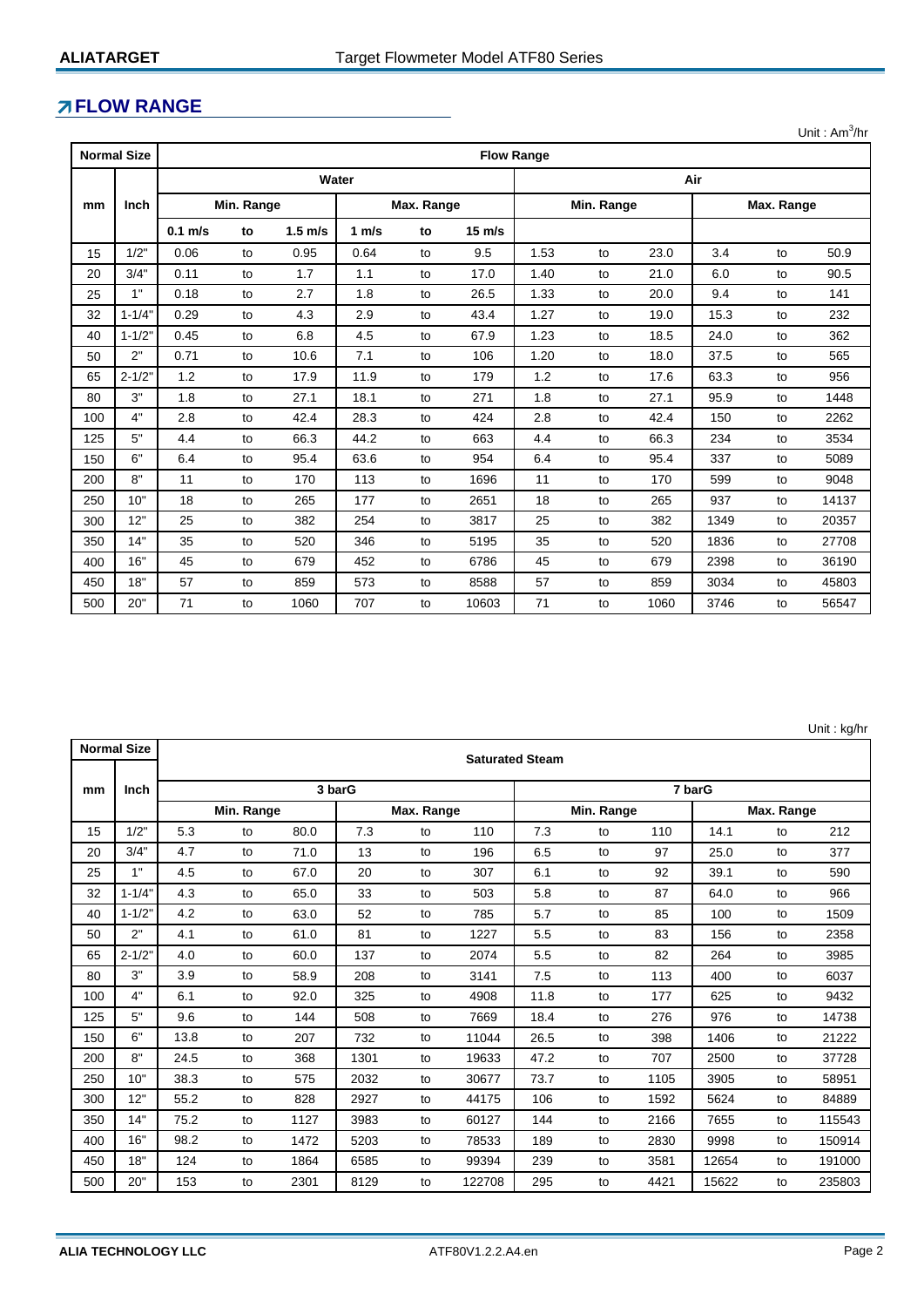## **Z DIMENSIONS**

| <b>Normal Size</b> |            |     |    |                | Unit: mm |
|--------------------|------------|-----|----|----------------|----------|
| mm                 | Inch       | L1  | L2 | H <sub>1</sub> | H2       |
| 15                 | 1/2"       | 150 | 66 | 422            | 435      |
| 20                 | 3/4"       | 150 | 66 | 429            | 440      |
| 25                 | 1"         | 150 | 66 | 437            | 445      |
| 32                 | $1 - 1/4"$ | 150 | 66 | 445            | 452      |
| 40                 | $1 - 1/2"$ | 150 | 66 | 454            | 460      |
| 50                 | 2"         | 150 | 66 | 471            | 470      |
| 65                 | 2.6"       | 200 | 66 | 491            | 485      |
| 80                 | 3"         | 200 | 66 | 505            | 500      |
| 100                | 4"         | 200 | 66 | 534            | 520      |
| 125                | 5"         | 200 | 66 | 560            | 545      |
| 150                | 6"         | 200 | 66 | 585            | 570      |
| 200                | 8"         | 200 | 66 | 641            | 620      |
| 250                | 10"        | 200 | 66 | 698            | 670      |
| 300                | 12"        | 200 | 66 | 761            | 720      |



Flange Type



High Temp. Type **Hot Tap** Insertion Type **Hot Tap** 



Wafer Type





Insertion Type